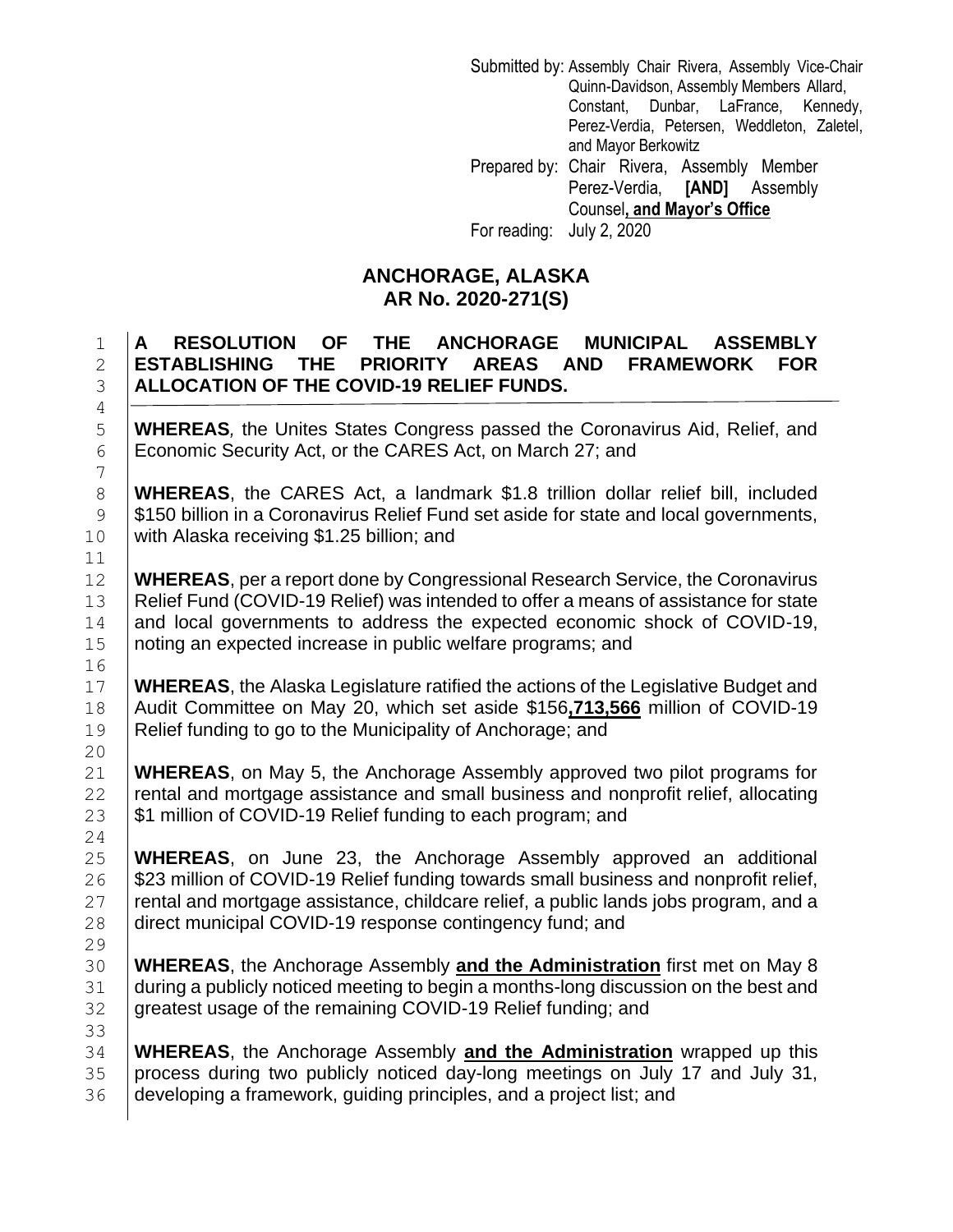**WHEREAS**, the funds for the proposed projects and programs in response to the  $\Box$  pandemic's severe social and economic impacts are to come from CARES Act funds appropriated with AR 2020-245 approved by the Anchorage Assembly on July 14, 4 2020; now, therefore

**THE ANCHORAGE ASSEMBLY RESOLVES:**

 **Section 1.** The COVID-19 Response Framework to address immediate needs 9 and sustain the Municipality beyond COVID-19 attached as Exhibit A is hereby 10 adopted and should guide all appropriation, allocation, and expenditure of COVID-19 Relief funds.

 **Section 2.** The Municipality is hereby authorized to fund, from CARES Act funds 14 appropriated with AR 2020-245 approved by the Anchorage Assembly on July 14, 2020, the projects and programs in the amounts stated **[TO BE DETERMINED AND ADDED BY AMENDMENT OR SUBSTITUTE AR] below**.

 **Section 3. That an amount not to exceed Six Million Dollars (\$6,000,000) from the Second Payment of CARES Act funds and an amount not to exceed Six Million Dollars (\$6,000,000) from the Third Payment of CARES Act funds are available for the FEMA required 25% non-federal cost share match.**

 **Section 4. That an amount not to exceed Two Million Three Hundred Thousand Dollars (\$2,300,000) from the First Payment of CARES Act funds are available for the Anchorage Health Department to hire additional Public Health Nurses, an Epidemiologist, and Homelessness Program Support personnel.**

 **Section 5. That an amount not to exceed Two Hundred Sixty Thousand Dollars (\$260,000) from the First Payment of CARES Act funds are available for the Anchorage Library for COVID-19 programs and measures, including mobile book delivery and remote book kiosks for touchless service delivery.**

 **Section 6. That an amount not to exceed Six Hundred Fifty Thousand Dollars (\$650,000) from the First Payment of CARES Act funds are available for the Planning and Development Services Departments for software upgrades to fully transition to electronic submissions, reviews, and approvals.**

 **Section 7. That an amount not to exceed Twenty One Million Dollars (\$21,000,000) from the First Payment of CARES Act funds are available for the First Responder Payroll Reserve to cover payroll costs of our first responders.**

 **Section 8. That an amount not to exceed One Million Dollars (\$1,000,000) from the First Payment of CARES Act funds are available for public health and mental health support personnel to the Anchorage School District.**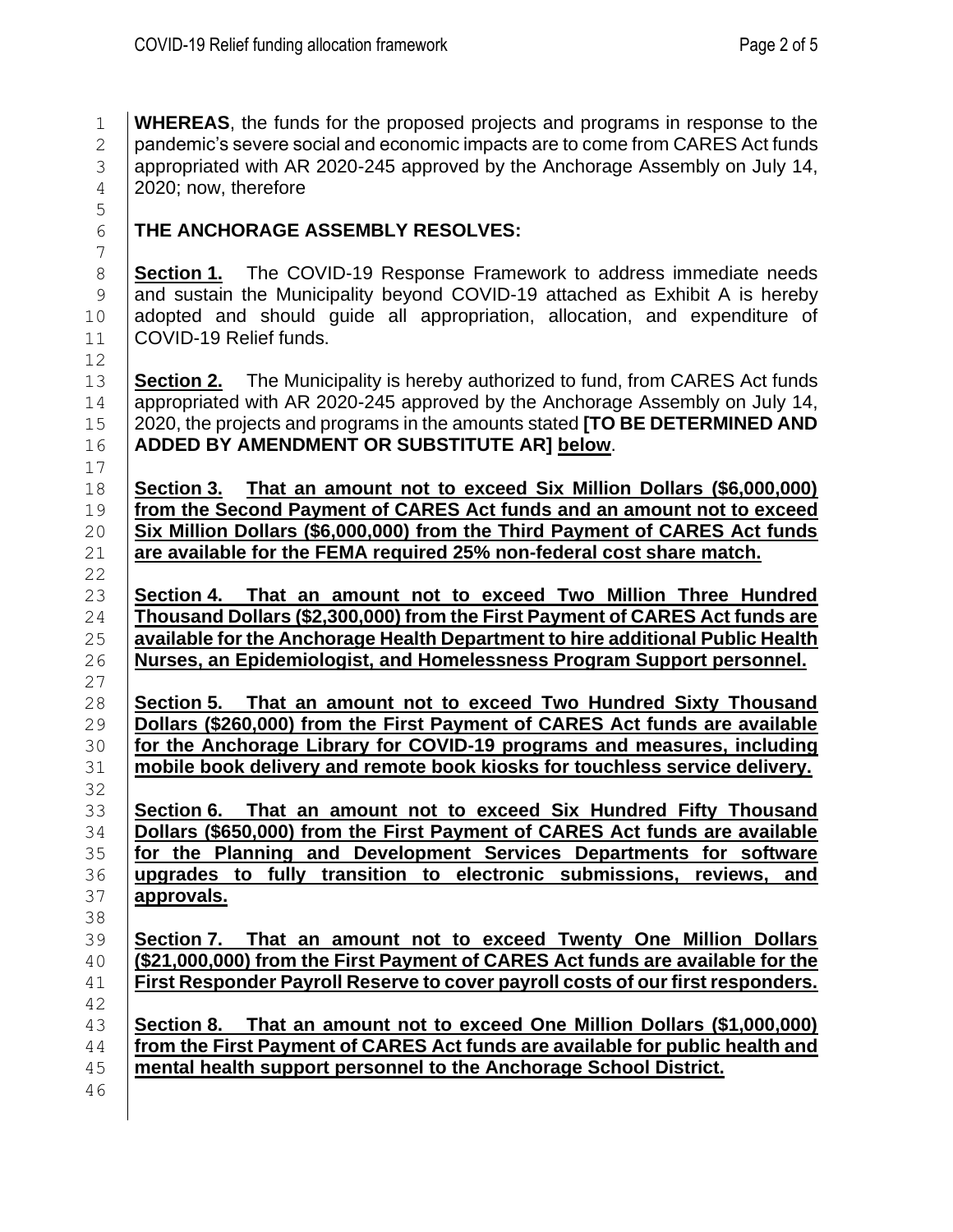| $\mathbf 1$<br>$\mathbf{2}$ | Section 9. That an amount not to exceed Two Hundred Fifty Thousand<br>(\$250,000) from the First Payment of CARES Act funds are available for the             |
|-----------------------------|---------------------------------------------------------------------------------------------------------------------------------------------------------------|
| 3                           | <b>Anchorage School District to fully fund all of their blended Pre-K classrooms.</b>                                                                         |
| $\overline{4}$              |                                                                                                                                                               |
| 5<br>$\sqrt{6}$             | Section 10. That an amount not to exceed Two Million Five Hundred<br>Thousand (\$2,500,000) from the First Payment of CARES Act funds are                     |
| $\overline{7}$              | available for a RuralCap Weatherization Jobs Program to fund home                                                                                             |
| $\,8\,$                     | weatherization and mobile home repair work as a way to help put unemployed,                                                                                   |
| $\mathcal{G}$<br>$10$       | underemployed, or furloughed workers back to work.                                                                                                            |
| 11                          | Section 11. That an amount not to exceed Four Million Five Hundred                                                                                            |
| 12                          | Thousand (\$4,500,000) from the First Payment of CARES Act funds and an                                                                                       |
| 13                          | amount not to exceed One Million Dollars (\$1,000,000) from the Second                                                                                        |
| 14                          | Payment of CARES Act funds are available to fund the necessary costs to                                                                                       |
| $15$<br>16                  | construct a new Girdwood Health Clinic.                                                                                                                       |
| $17\,$                      | Section 12. That an amount not to exceed Two Million One Hundred                                                                                              |
| 18<br>19                    | Thousand Dollars (\$1,500,000) from the First Payment of CARES Act funds are<br>available for a Public Lands Jobs Program to hire individuals to help improve |
| 20                          | or expand soft surface trails and other shovel-ready projects in Girdwood and                                                                                 |
| 21                          | <b>Eagle River.</b>                                                                                                                                           |
| 22                          |                                                                                                                                                               |
| 23                          | Section 13. That an amount not to exceed One Million Dollars (\$1,000,000)                                                                                    |
| 24                          | from the First Payment of CARES Act funds are available for an Energy                                                                                         |
| 25                          | Efficiency Jobs Program to hire individuals to install energy efficient                                                                                       |
| $26$<br>27                  | <u>infrastructure.</u>                                                                                                                                        |
| 28                          | Section 14. That an amount not to exceed Three Hundred Thousand                                                                                               |
| 29                          | (\$300,000) from the First Payment of CARES Act funds are available for Nine                                                                                  |
| 30                          | Star's Net-2-Ladder Project to help provide jobs and prevent homelessness.                                                                                    |
| 31                          |                                                                                                                                                               |
| 32                          | Section 15. That an amount not to exceed One Million Three Hundred                                                                                            |
| 33                          | Thousand (\$1,300,000) from the First Payment of CARES Act funds and an                                                                                       |
| 34                          | amount not to exceed One Million Three Hundred Thousand (\$1,300,000) from                                                                                    |
| 35                          | the Second Payment of CARES Act funds are available for Visit Anchorage to                                                                                    |
| 36                          | modify promotional and sales tools used to remarket Anchorage tourism                                                                                         |
| 37<br>38                    | during recovery.                                                                                                                                              |
| 39                          | Section 16. That an amount not to exceed Three Million Dollars (\$3,000,000)                                                                                  |
| 40                          | from the First Payment of CARES Act funds are available for a Nonprofit Relief                                                                                |
| 41                          | Program to distribute grants to eligible nonprofits impacted by COVID-19.                                                                                     |
| 42                          |                                                                                                                                                               |
| 43                          | Section 17. That an amount not to exceed Two Hundred Twenty Thousand                                                                                          |
| 44                          | (\$220,000) from the First Payment of CARES Act funds are available for the                                                                                   |
| 45                          | Iditarod to help mitigate impacts from COVID-19.                                                                                                              |
| 46                          |                                                                                                                                                               |
|                             |                                                                                                                                                               |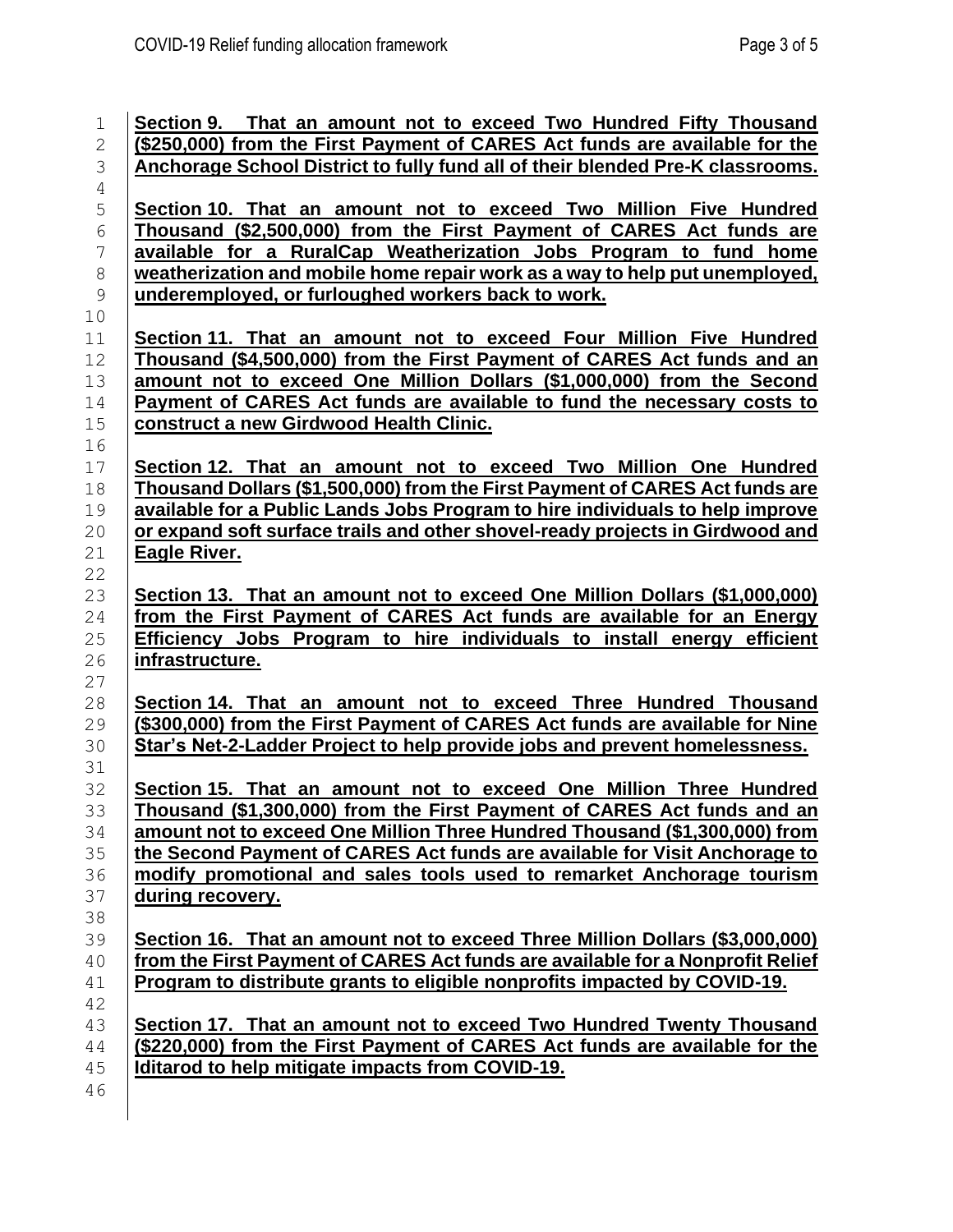| 1              | Section 18. That an amount not to exceed Two Million Dollars (\$2,000,000)                          |
|----------------|-----------------------------------------------------------------------------------------------------|
| $\mathbf{2}$   | from the First Payment of CARES Act funds and an amount not to exceed One                           |
| 3              | Million Five Hundred Thousand Dollars (\$1,500,000) from the Second Payment                         |
| $\sqrt{4}$     | of CARES Act funds are available for a Cultural Pillars Stabilization Program                       |
| 5              | to distribute grants to those eligible institutions impacted by COVID-19.                           |
| $\epsilon$     |                                                                                                     |
| $\overline{7}$ | Section 19. That an amount not to exceed Two Million Dollars (\$2,000,000)                          |
| $\,8\,$        | from the First Payment of CARES Act funds are available for an Arts and                             |
| $\mathsf 9$    | Culture Stabilization Program to distribute grants to those eligible                                |
| 10             | organizations impacted by COVID-19.                                                                 |
| 11             |                                                                                                     |
| 12             | Section 20. That an amount not to exceed Three Million Dollars (\$3,000,000)                        |
| 13             | from the First Payment of CARES Act funds are available for a Covenant                              |
| 14<br>15       | House Expansion Program increase affordable housing unites and shelter for<br>underage individuals. |
| 16             |                                                                                                     |
| 17             | Section 21. That an amount not to exceed Fifteen Millions Dollars                                   |
| 18             | (\$15,000,000) from the First Payment of CARES Act funds and an amount not                          |
| 19             | to exceed Five Millions Dollars (\$5,000,000) from the Second Payment of                            |
| 20             | CARES Act funds are available for the third tranche of Rental and Mortgage                          |
| 21             | <b>Assistance Relief Program to distribute grants to landlords and mortgage</b>                     |
| 22             | holders, landlord liaison support, and legal services on behalf of eligible                         |
| 23             | individuals impacted by COVID-19.                                                                   |
| 24             |                                                                                                     |
| 25             | Section 22. That an amount not to exceed Five Hundred Thousand Dollars                              |
| 26             | (\$500,000) from the First Payment of CARES Act funds are available for a Child                     |
| 27             | Care Relief Program to distribute grants to exempt child care programs.                             |
| 28             |                                                                                                     |
| 29             | Section 23. That an amount not to exceed Six Hundred Thousand Dollars                               |
| 30             | (\$600,000) from the First Payment of CARES Act funds are available for                             |
| 31             | Abused Women's Aid in Crisis, Inc. (AWAIC) for expansion of an emergency                            |
| 32             | shelter for victims of domestic violence as current space has been reduced                          |
| 33             | because of impacts from COVID-19.                                                                   |
| 34<br>35       | Section 24. That an amount not to exceed Five Million Dollars (\$5,000,000)                         |
| 36             | from the First Payment of CARES Act funds are available for a Child Care                            |
| 37             | Assistance Program to distribute grants to eligible parents or guardians of                         |
| 38             | school aged children whose income is at 200% of the federal poverty level or                        |
| 39             | lower.                                                                                              |
| 40             |                                                                                                     |
| 41             | Section 25. That an amount not to exceed One Million Dollars (\$1,000,000)                          |
| 42             | from the First Payment of CARES Act funds are available for a pilot program                         |
| 43             | to provide funding for families impacted by COVID-19 to purchase necessities                        |
| 44             | like groceries, medicine, and gas.                                                                  |
| 45             |                                                                                                     |
| 46             | Section 26. That an amount not to exceed Two Million Dollars (\$2,000,000)                          |
|                |                                                                                                     |